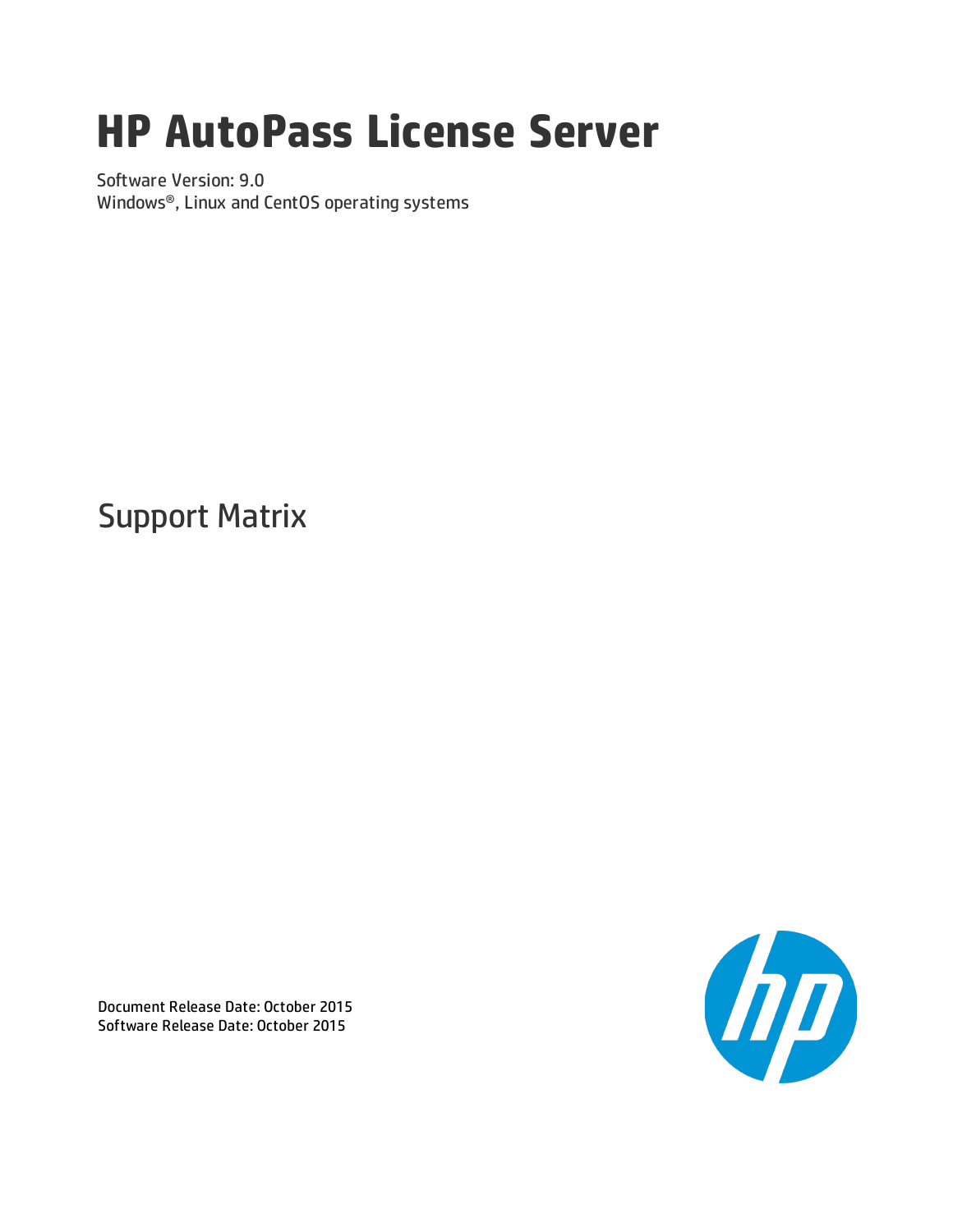Support Matrix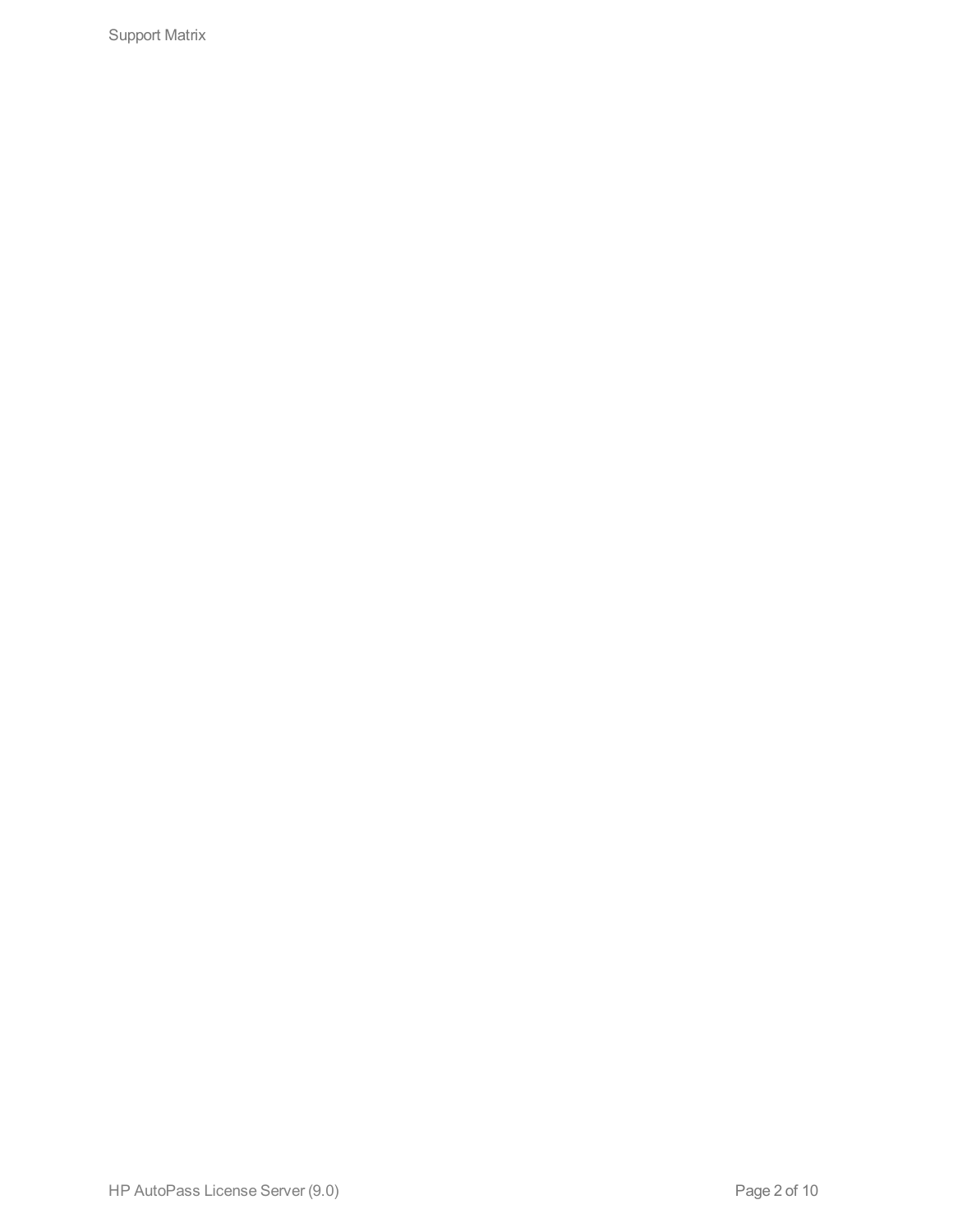## <span id="page-2-0"></span>Legal Notices

### **Warranty**

The only warranties for HP products and services are set forth in the express warranty statements accompanying such products and services. Nothing herein should be construed as constituting an additional warranty. HP shall not be liable for technical or editorial errors or omissions contained herein.

The information contained herein is subject to change without notice.

### Restricted Rights Legend

Confidential computer software. Valid license from HP required for possession, use or copying. Consistent with FAR 12.211 and 12.212, Commercial Computer Software, Computer Software Documentation, and Technical Data for Commercial Items are licensed to the U.S. Government under vendor's standard commercial license.

## <span id="page-2-1"></span>Copyright Notice

<span id="page-2-2"></span>© Copyright 2013-2015 Hewlett-Packard Development Company, L.P.

### Trademark Notices

Adobe® is a trademark of Adobe Systems Incorporated.

Microsoft® and Windows® are U.S. registered trademarks of Microsoft Corporation.

UNIX® is a registered trademark of The Open Group.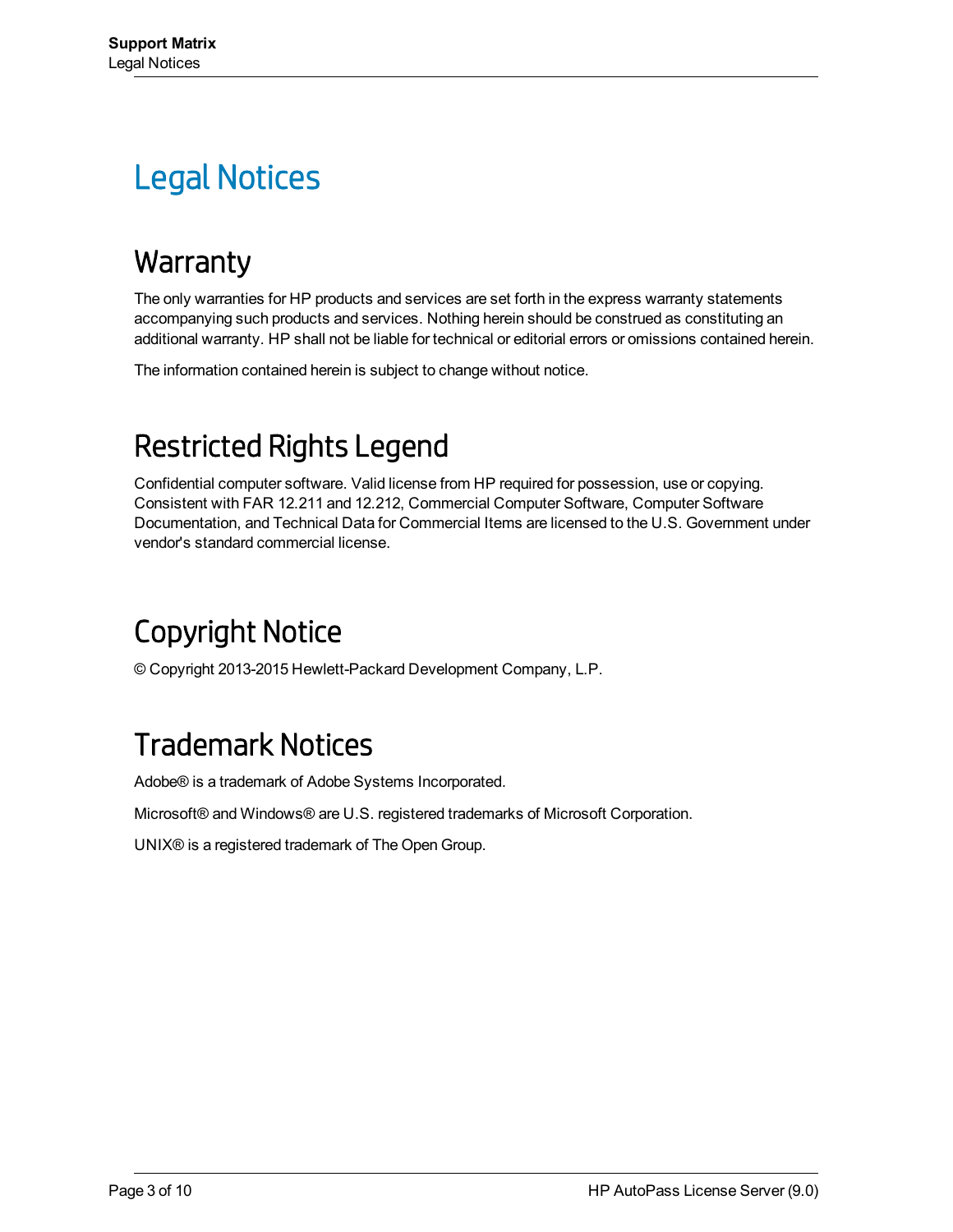## <span id="page-3-0"></span>Documentation Updates

The title page of this document contains the following identifying information:

- Software Version number, which indicates the software version.
- Document Release Date, which changes each time the document is updated.
- Software Release Date, which indicates the release date of this version of the software.

To check for recent updates or to verify that you are using the most recent edition of a document, go to: **http://h20230.www2.hp.com/selfsolve/manuals**

This site requires that you register for an HP Passport and sign in. To register for an HP Passport ID, go to: **http://h20229.www2.hp.com/passport-registration.html**

Or click the **New users - please register** link on the HP Passport login page.

You will also receive updated or new editions if you subscribe to the appropriate product support service. Contact your HP sales representative for details.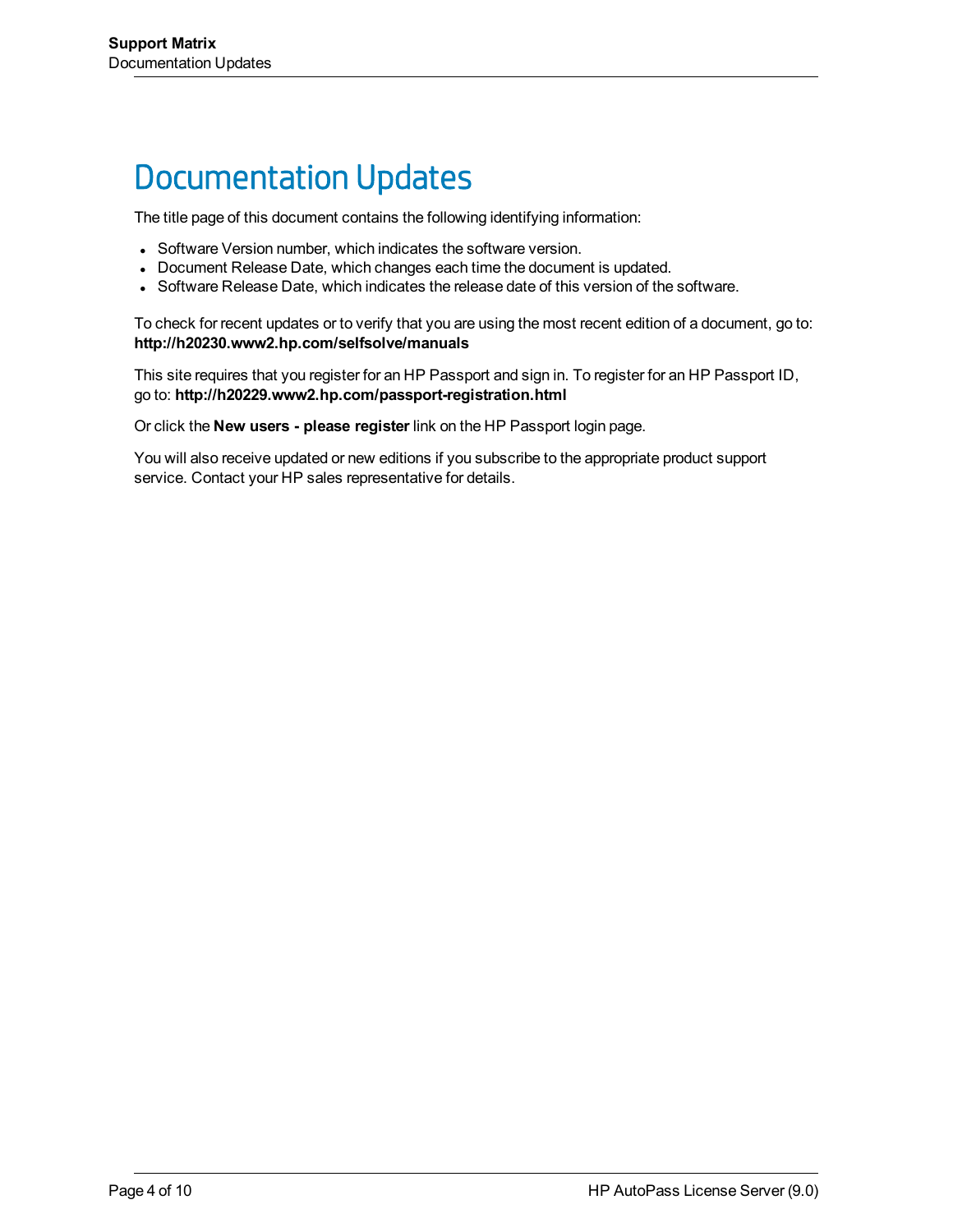## <span id="page-4-0"></span>**Support**

Visit the HP Software Support Online web site at: **http://www.hp.com/go/hpsoftwaresupport**

This web site provides contact information and details about the products, services, and support that HP Software offers.

HP Software online support provides customer self-solve capabilities. It provides a fast and efficient way to access interactive technical support tools needed to manage your business. As a valued support customer, you can benefit by using the support web site to:

- Search for knowledge documents of interest
- Submit and track support cases and enhancement requests
- Download software patches
- Manage support contracts
- Look up HP support contacts
- Review information about available services
- Enter into discussions with other software customers
- Research and register for software training

Most of the support areas require that you register as an HP Passport user and sign in. Many also require a support contract. To register for an HP Passport ID, go to:

#### **http://h20229.www2.hp.com/passport-registration.html**

To find more information about access levels, go to:

#### **http://h20230.www2.hp.com/new\_access\_levels.jsp**

**HP Software Solutions Now** accesses the HPSW Solution and Integration Portal Web site. This site enables you to explore HP Product Solutions to meet your business needs, includes a full list of Integrations between HP Products, as well as a listing of ITIL Processes. The URL for this Web site is **http://h20230.www2.hp.com/sc/solutions/index.jsp**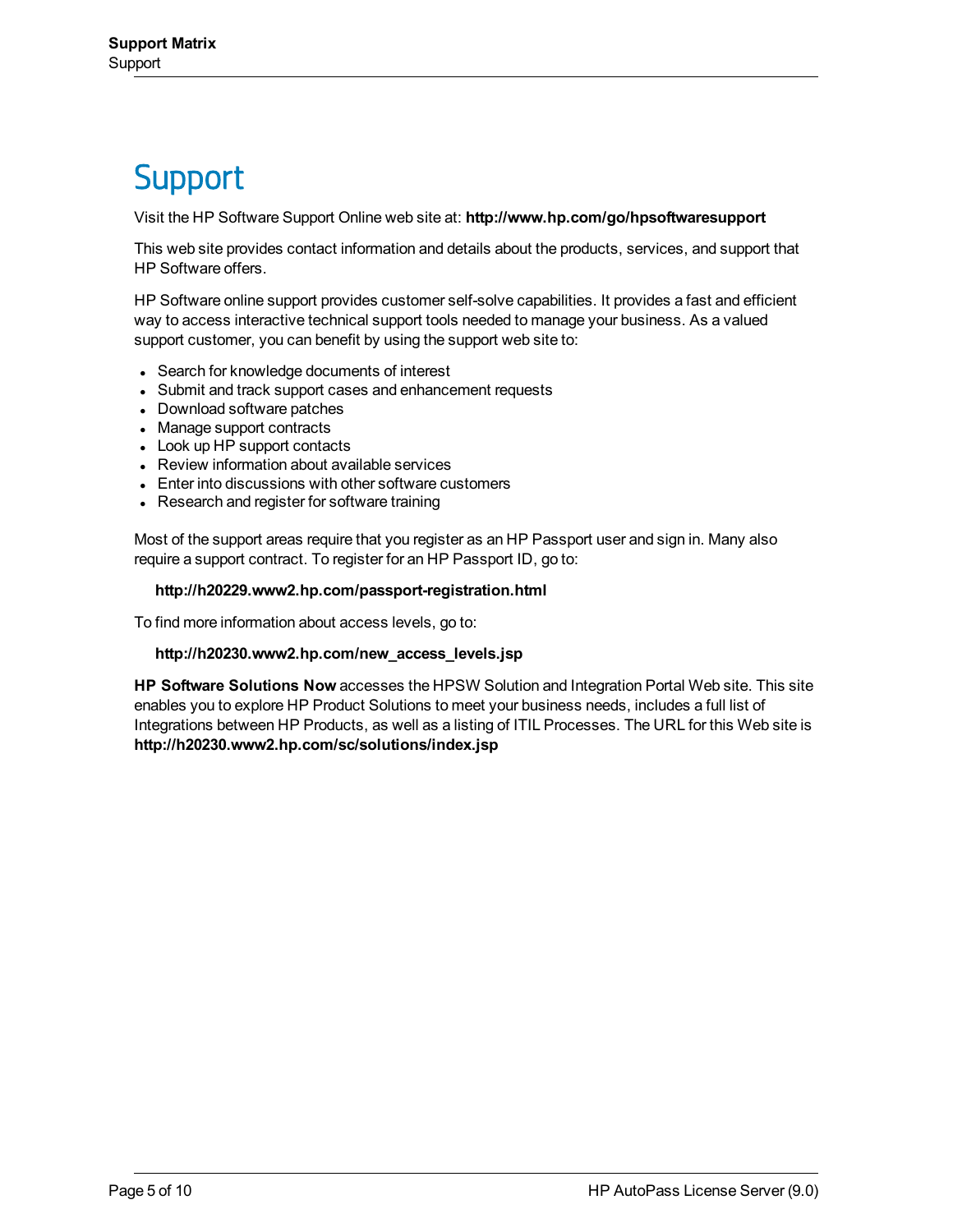## **Contents**

| 3 |
|---|
|   |
|   |
|   |
|   |
|   |
|   |
|   |
|   |
|   |
|   |
|   |
|   |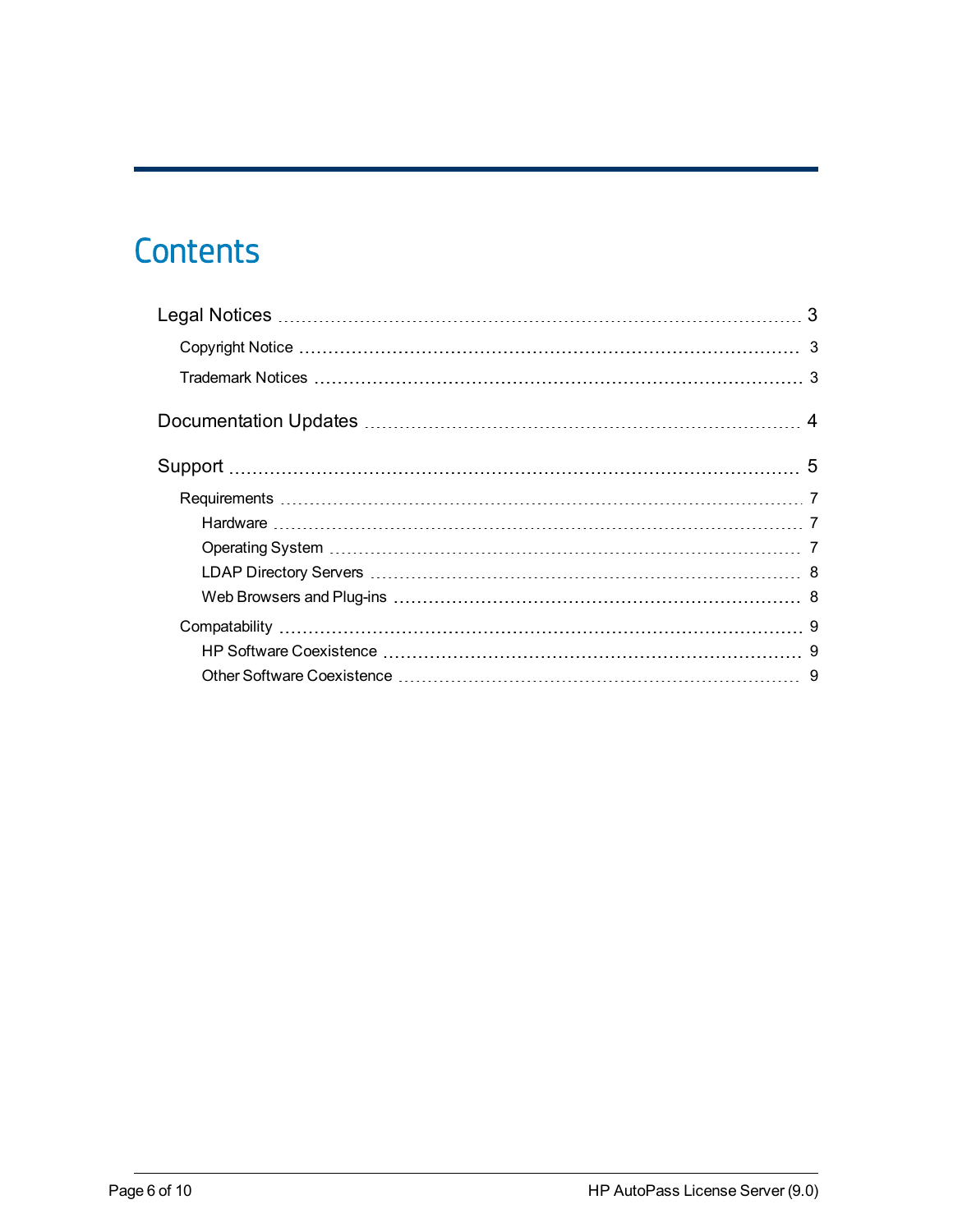#### <span id="page-6-0"></span>Requirements

This section provides information about the supported hardware and software that you must have in order to successfully install and run AutoPass License Server 9.0.

#### <span id="page-6-1"></span>Hardware

AutoPass License Server 9.0 is supported on the following hardware:

- Minimum 1.6 Ghz processor
- A minimum of 1 GB RAM
- A minimum of 200 MB of hard drive space (1 GB is recommended for optimal operation of the License Server
- High Color (16-bit), Graphics card with 64 MB video memory
- HTTPS Protocol enabled
- <span id="page-6-2"></span>• Port 5814 accessible

#### Operating System

AutoPass License Server 9.0 runs on the following operating systems both on physical servers and on virtual machines.

64-bit License Server:

- $\bullet$  Windows 7
- Windows 10
- $\bullet$  Windows 2008 R2
- Windows Server 2008 SP2
- $\bullet$  Windows 2012
- Red Hat Enterprise Linux 7
- $\cdot$  CentOS 7.0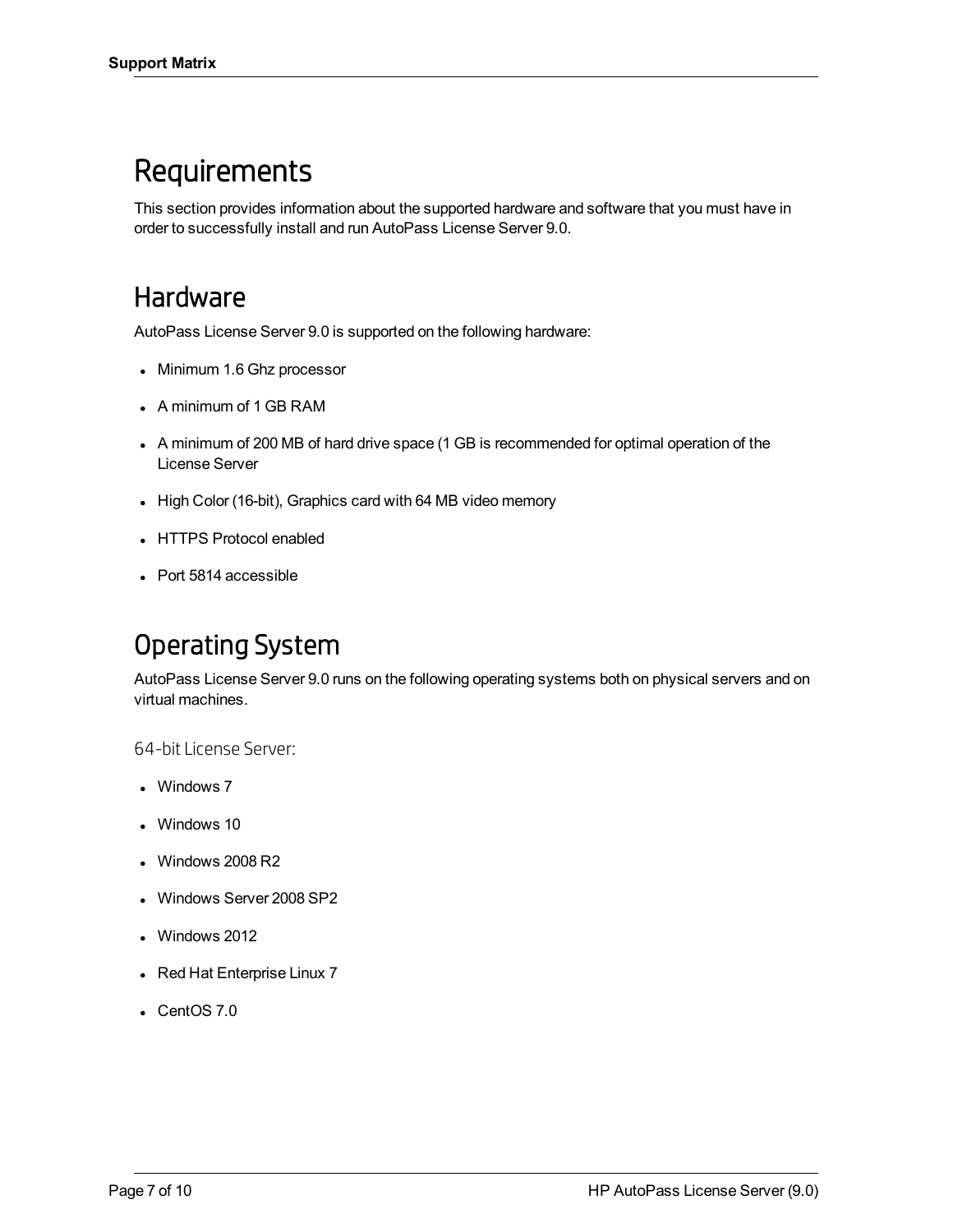#### <span id="page-7-0"></span>LDAP Directory Servers

If you use LDAP to provide user and user group data for the License Server, you can use one of the following LDAP servers with the AutoPass License Server 9.0:

- Enterprise LDAP Server
- Microsoft Active Directory Server

**Note:** You can use any LDAP server that supports LDAP v3. However, the servers listed above have been certified for compatibility with AutoPass License Server 9.0.

For details on using LDAP with the License Server, see the H*P AutoPass License Server User Guide*, found on the root folder of the DVD.

#### <span id="page-7-1"></span>Web Browsers and Plug-ins

One of the following supported web browsers is required to run AutoPass License Server 9.0:

- Mozilla Firefox 39
- Internet Explorer 11
- Google Chrome 40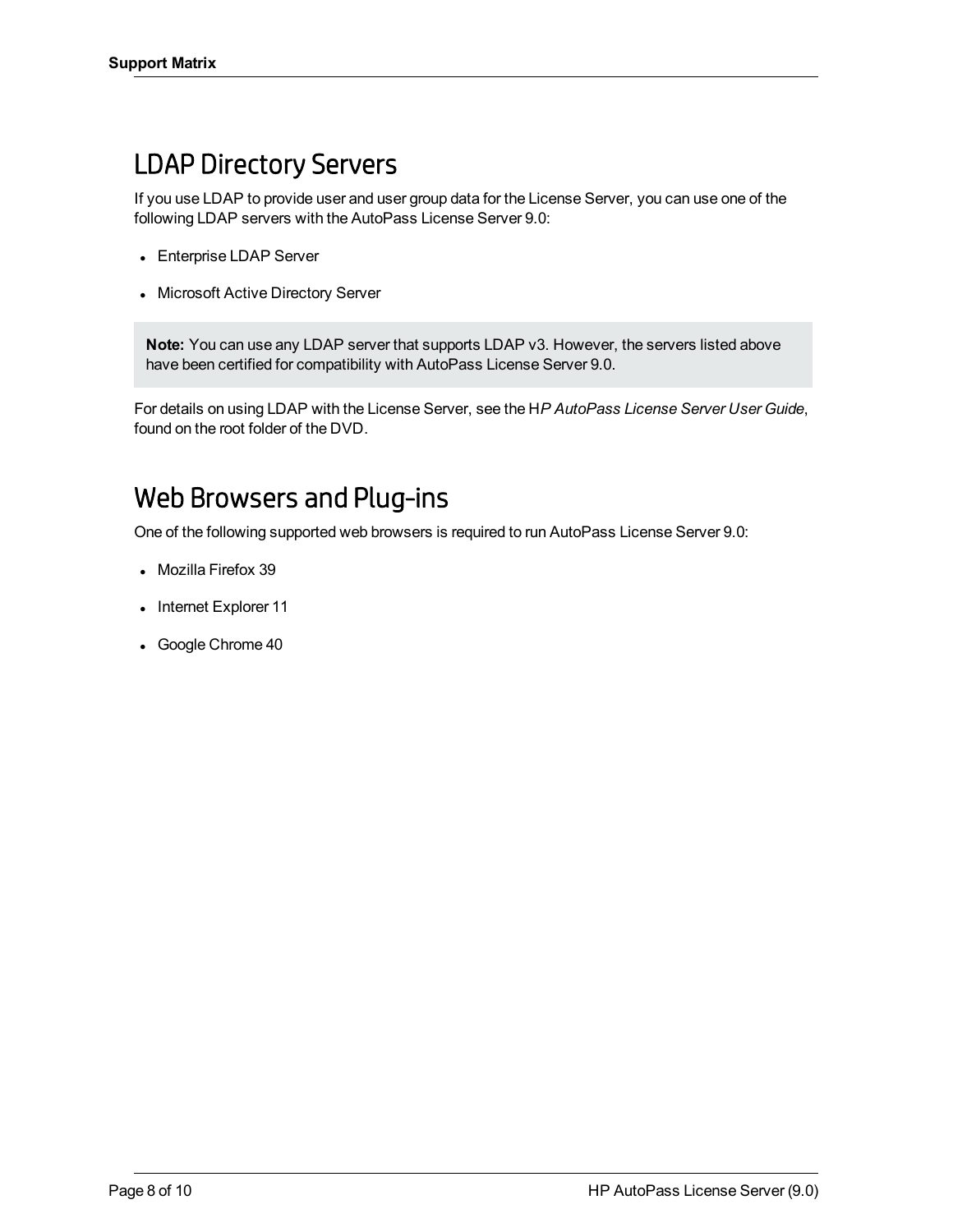## <span id="page-8-0"></span>**Compatability**

This section provides information about software and configurations that are not required, but which are compatible with AutoPass License Server 9.0.

#### <span id="page-8-1"></span>HP Software Coexistence

The 32 bit AutoPass License Server 9.0 can be installed on the same system with all HP Products.

The 64 bit AutoPass License Server 9.0 can be installed on the same system as all HP products except Unified Functional Testing and Sprinter.

#### <span id="page-8-2"></span>Other Software Coexistence

AutoPass License Server 9.0 can be run in conjunction with all third-party software, provided that the software does not use server port **5814**.